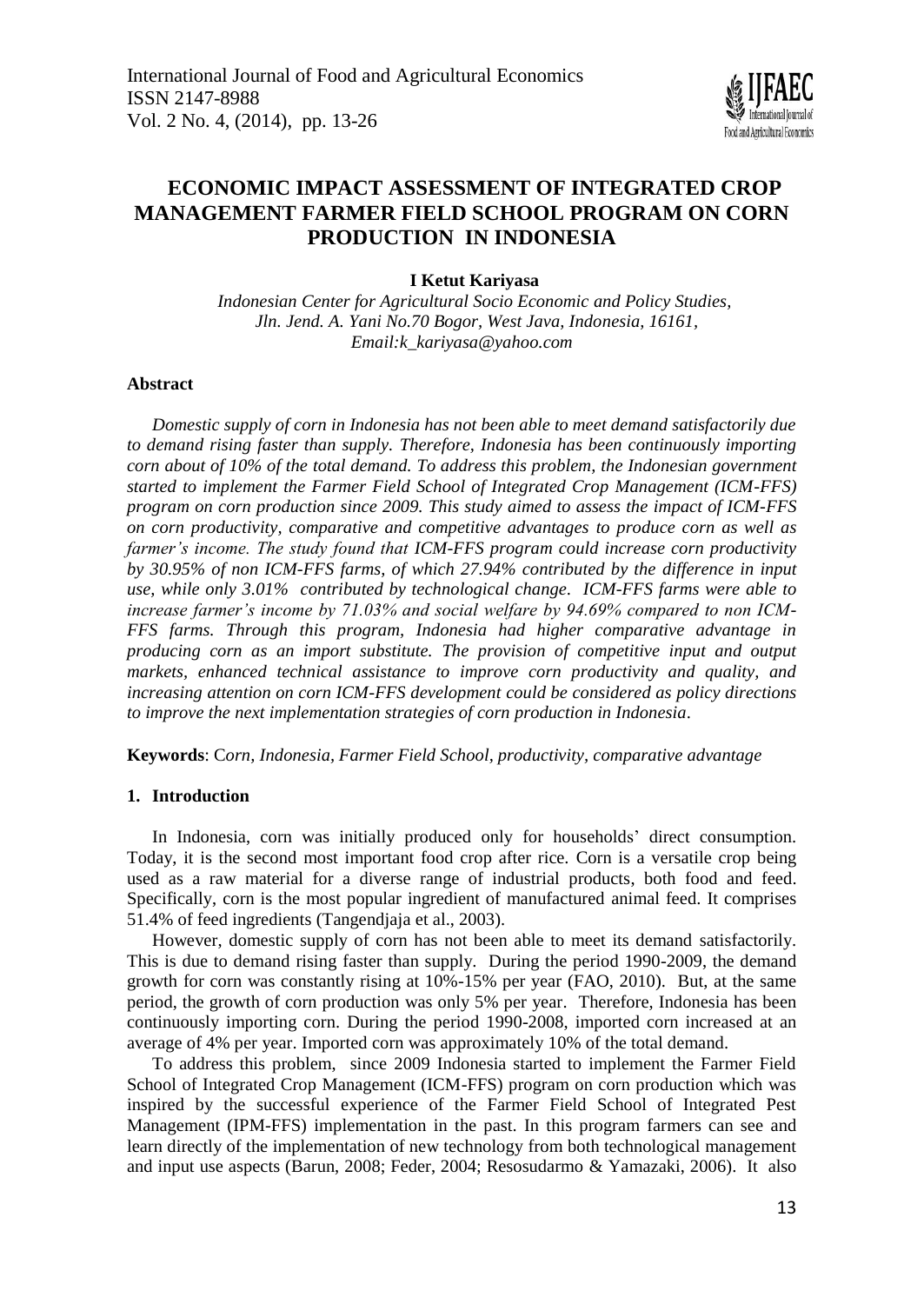was basically an approach in accelerating the process of technology transfer through a learning process directly from a filed laboratory (MoA, 2010), participatory and non formal learning (Van de Fliert, 2007) as well as engaging farmers as the main subject of that activity (Asiabaka, 2002). Therefore, this approach is expected to increase corn productivity, farmers' income, comparative and competitive advantages in producing corn in Indonesia.

In fact, the successfull implementation of ICM-FFS was influenced by various factors. Some previous researches showed that factors influencing adoption of a technology are such as the reciepent factors of innovation (farmers' characteristics) (Ani et al., 2004; Sambodo & Nuthall, 2010; Morris & Doss, 1999; Rogers, 1995). Therefore, those factors also should be considered as the important thing in attempting to improve the performance of ICM-FFS in the following years.

Based on the issues and information stated above, the objectives of the study are: (i) providing an overview of the implementation of corn ICM-FFS in Indonesia; (ii) analyzing the impact of ICM-FFS program on corn productivity; (iii) analyzing the impact of ICM-FFS program on comparative and competitive advantages in producing corn in Indonesia; and (iv) providing policy recommendations to improve the ICM-FFS program in the next implementation.

## **2. Methodology**

## **2.1. Study Areas and Sampling Procedure**

This research was conducted in two provinces; namely, East Java and West Nusa Tenggara Provinces, Indonesia. East Java Province was selected as the center of corn production in Indonesia while West Nusa Tenggara Province was selected to represent the province outside Java Island where ICM-FFS program is implemented. In choosing the farm samples, a stratified random sampling was employed. Under this stratification, with the basis of sampling size was designed to include 10% of each farmer group members, two hundred fourteen (214) farmers were interviewed there consisted of 120 ICM-FFS farmers and 94 non ICM-FFS farmers.

#### **2.2. Analytical Tools**

A number of analytical tools such as comparative mean analysis, decomposition analysis, and Policy Analysis Matrix (PAM) were employed to satisfy the objectives of this study.

#### **2.2.1. Productivity Decomposition Analysis**

Decomposition method is a mathematical technique for partitioning an aggregate into its component elements (Solow, 1957). This model enables researchers to allocate differences in productivity resulting from a variety of factors such as technological change and input use difference (Catelo, 1984). Some previous researches also used this tool to assess the contribution of each element to the productivity differences, among others, are Maryiono (2007), Narayanan and Maynard (2002), Lalwani (1990), Tan (1981) and Thanh and Singh (2006). Yhosino and Nakahigashi in 2001 also used this tool to know the role and contribution of infrastructure in economic development in Japan.

Before doing productivity decomposition analysis, the Cobb-Douglas production function on per hectare basis was estimated separately for ICM-FFS and non ICM-FFS. To test the hypothesis of no significant differences in the resource productivities among them, the F-statistics by Chow (1960) was employed.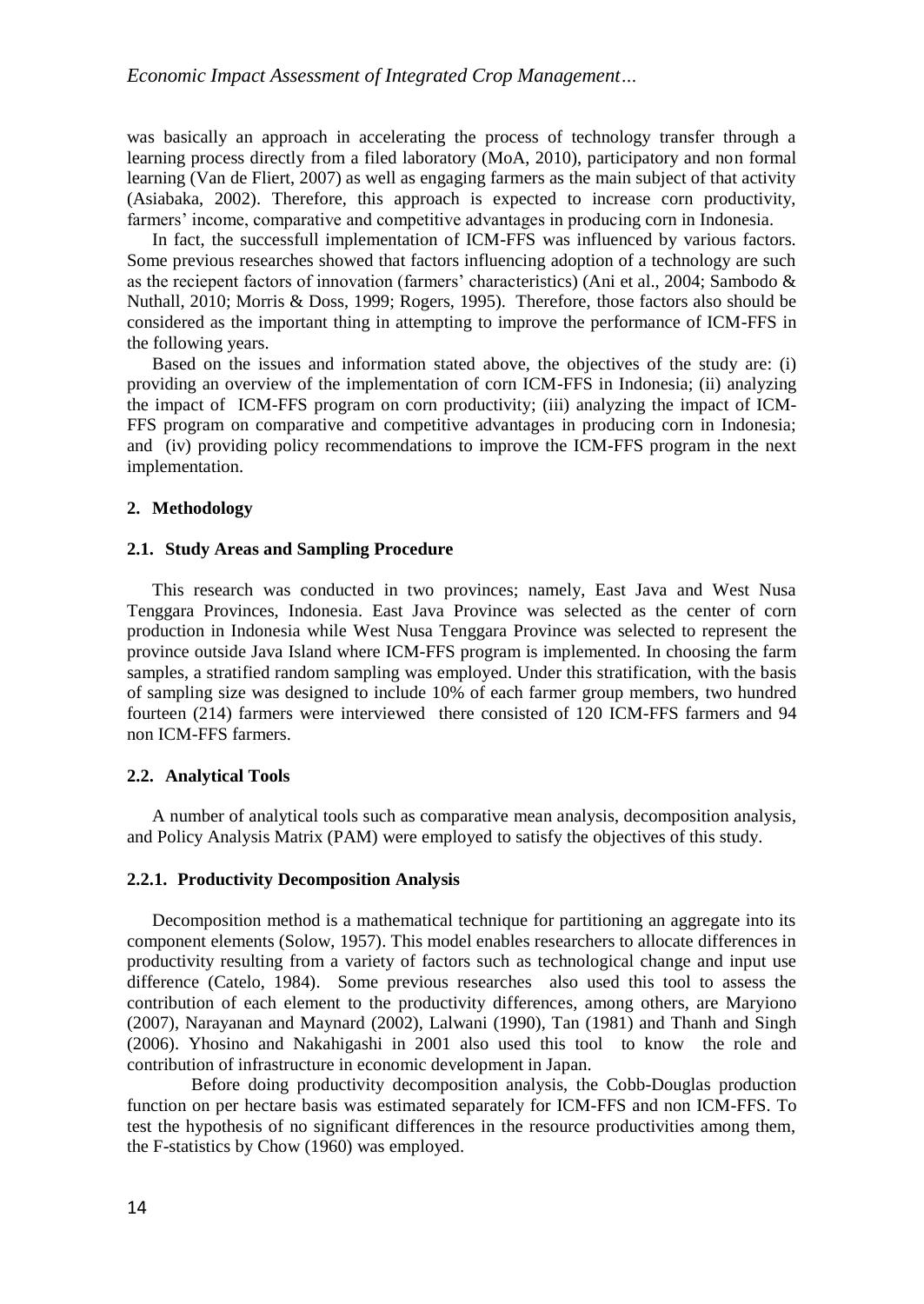For the ICM-FFS farms; the Cobb Douglas production function was expressed as:

$$
lnY_a = lna_0 + a_1lnN_a + a_2lnS_a + a_3lnC_a + a_4lnF_a + e_a
$$
\n<sup>(1)</sup>

For the Non- ICM FFS farms; the Cobb Douglas production function was:

$$
lnY_b = lnb_0 + b_1lnN_b + b_2lnS_b + b_3lnC_b + b_4lnF_b + e_b
$$
\n
$$
(2)
$$

Where:  $Y = Yield$ ,  $N = Labor$ ,  $S = Seed$ ,  $C = Chemical$ , and  $F = Fertilizer$ . To decompose the differences in the yield per hectare between the ICM-FFS and the non ICM-FFS farms, the difference of the predicted linearized production function of two groups using mean values of each variable was computed as follows:

$$
\Delta Y = ln Y_a - ln Y_b \tag{3}
$$

$$
lnY_a - lnY_b = (lna_0 + a_1lnN_a + a_2lnS_a + a_3lnC_a + a_4lnF_a + e_a) - (lnb_0 + b_1lnN_b + b_2lnS_b + b_3lnC_b + b_4lnF_b + e_b)
$$
\n<sup>(4)</sup>

By adding and subtracting some terms to equation (4),

$$
lnY_a - lnY_b = (lna_0 - lnb_0) + (a_1lnN_a - b_1lnN_b + a_1lnN_b - a_1lnN_b) + (a_2lnS_a - b_2lnS_b + a_2lnS_b - a_2lnS_b) + (a_3lnC_a - b_3lnC_b + a_3lnC_b - a_3lnC_b) + (a_4lnF_a - b_4lnF_b + a_4lnF_b - a_4lnF_b) + (e_a - e_b)
$$
 (5)

Then, by rearranging equation (5), the following decomposition model:

| $ln Y_a - ln Y_b = [ln a_0 - ln b_0] +$                                         | measures the change in productivity due<br>to the shift in the intercept of the<br>production function |
|---------------------------------------------------------------------------------|--------------------------------------------------------------------------------------------------------|
| $[(a_1-b_1)lnN_b + (a_2-b_2)lnS_b +$                                            | measures the change in productivity                                                                    |
| $(a_3-b_3)lnC_b + (a_4-b_4)lnF_b$ +                                             | due to the shift in the slope of<br>parameters of the production<br>function<br>(6)                    |
| $[a_1(lnN_a-lnN_b)+a_2(lnS_a-lnS_b)+$<br>$a_3(lnC_a-lnC_b)+a_4(lnF_a-lnF_b)] +$ | measures the change in productivity<br>due to changes in the quantity of<br>inputs used                |
| $ e_{a}$ - $e_{b}$                                                              | measures the difference in error terms                                                                 |

#### **2.2.2. Policy Analysis Matrix**

The Policy analysis matrix (PAM) tool was employed to asses the impact of ICM-FFS program on private and social profitability of corn farms (Table 1). By employing this tool will be known that Indonesia has or does not have comparative and comperative advantages to produce corn in fulfillment its demand as import substitute.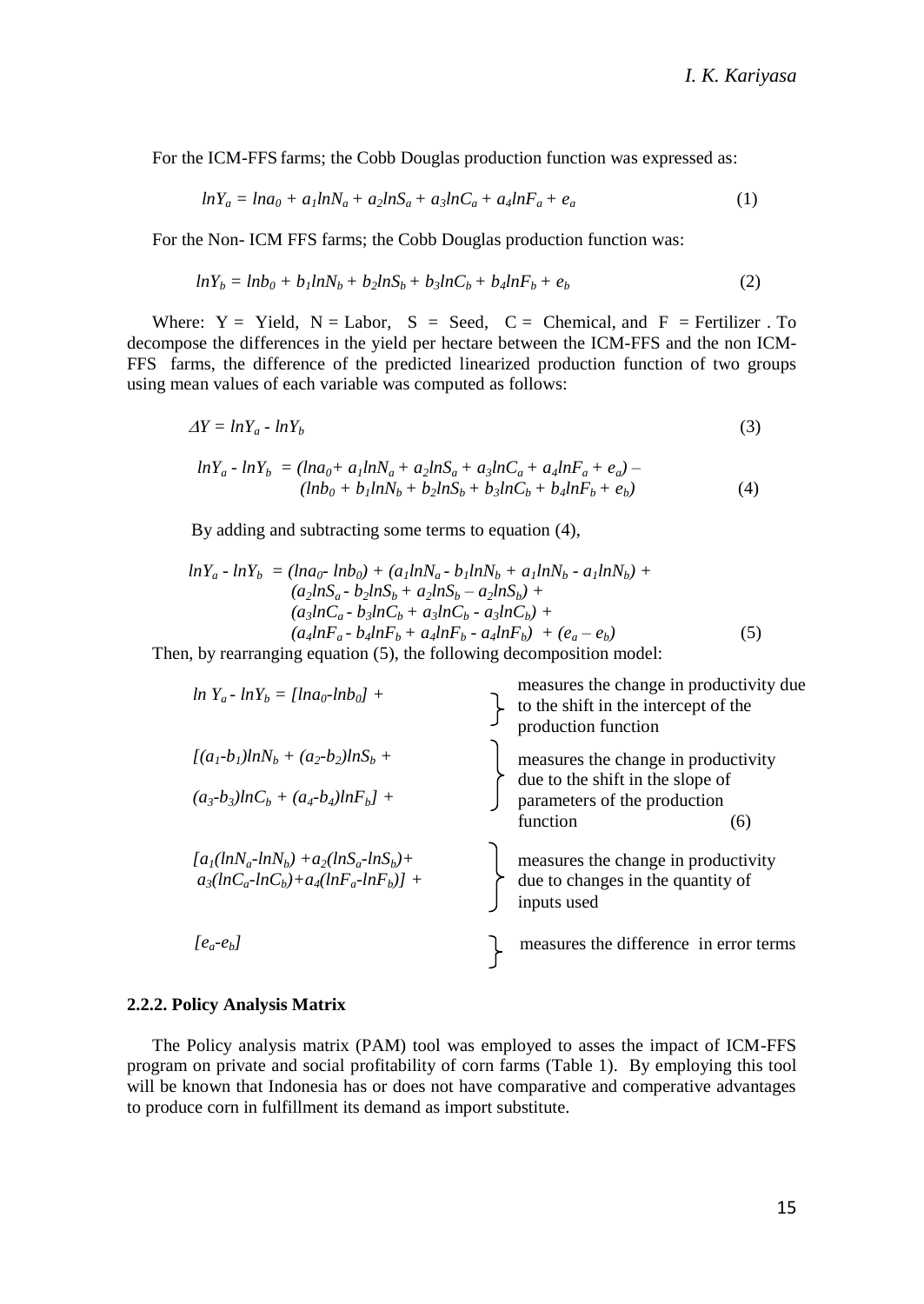| Price                 | Revenue | Tradable | <b>Domestic Factors</b> | Profit |  |
|-----------------------|---------|----------|-------------------------|--------|--|
|                       |         | Inputs   | (Non-Tradable Inputs)   |        |  |
| <b>Private Prices</b> | Æ       |          |                         |        |  |
| <b>Social Prices</b>  |         |          |                         |        |  |
| Divergences           |         |          |                         |        |  |

**Table 1. Policy Analysis Matrix (PAM)**

**Source**: Monke, E.A. and S.K. Pearson, 1989

**Private Profitability and Competitive Advantage:** The term private refers to observed revenues and costs reflecting actual market prices received or paid by corn farmers. The private or actual market prices thus incorporate the underlying economic costs and valuations plus the effects of all policies and market failures. Private profit,  $X_4$ , is the difference between revenue  $(X_1)$  and costs  $(X_2 + X_3)$ .

The private profitability calculations show the competitiveness of the corn production. Specifically, the competitiveness of corn production can be calculated by using the formulation as follows:

$$
Private Cost Ratio: PCR = (X_3/(X_1 - X_2) \tag{7}
$$

Where:  $PCR < 1$ , showing Indonesia has competitive advantage to produce corn. It means, at the actual prices that corn farming is benefiting to the farmer

;  $PCR > 1$  (competitive disadvantage); and  $PCR = 1$  (neutral condition).

**Social Profitability and Comparative Advantage:** The second row of the accounting matrix utilizes social prices. These valuations measure comparative advantage or efficiency of corn production. Social profit,  $Y_4$ , is an efficiency measure because output,  $Y_1$ , and inputs,  $Y_2 + Y_3$ , are valued in prices that reflect scarcity values or social opportunity costs. Social profit, like the private counterpart, is the difference between revenue and costs, all measured in social prices,  $Y_4 = (Y_1 - Y_2 - Y_3)$ . The comparative advantage of corn production can be calculated by using the formulation below:

*Domestic Resource Cost Ratio: DRCR* = 
$$
Y_3/(Y_1-Y_2)
$$
 (9)

Where: DRCR < 1, Indonesia has comparative advantage in producing corn. It means that the fulfillment of corn for Indonesia is better by producing it domestically compared to import, since needed domestic production cost is lower than import cost or import price. In other words, in this condition Indonesia could save foreign exchange. DRCR > 1, Indonesia does not have comparative advantage to produce corn. In this case, the fulfillment of corn for Indonesia is better by importing corn compared to produce it domestically.

## **3. Results and Discussion**

### **3.1. ICM-FFS Area Coverage**

Some efforts on the part of the government have been conducted to enhance corn production in Indonesia. One of them is the implementation of the Integrated Crop Management Farmer Field School (ICM-FFS) program which started in 2009. This program has since been operational up to the present. In this program, farmers are taught proper input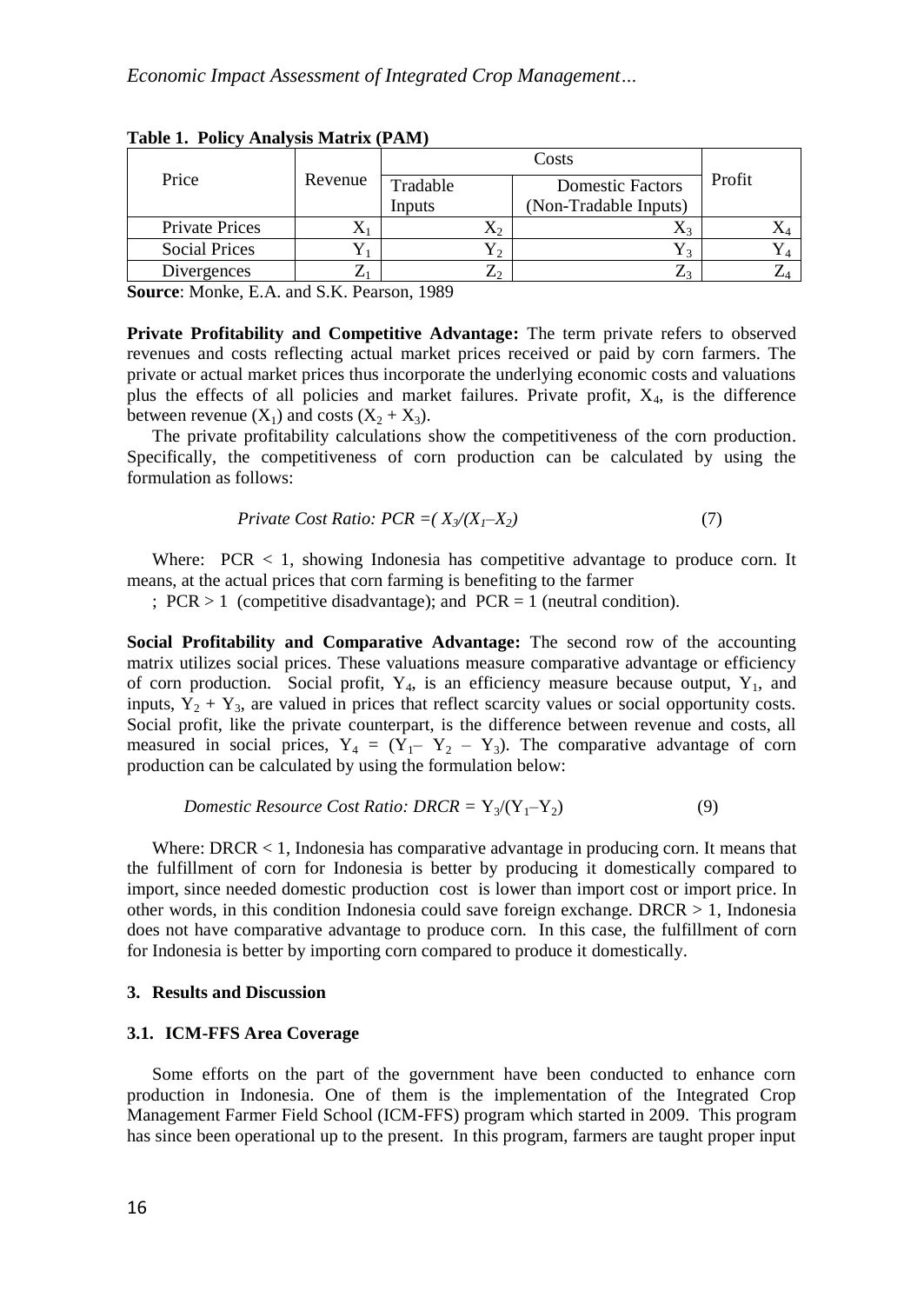application and efficient corn-farming management through direct actual field laboratory exposures.

| N <sub>o</sub><br>Province |                              | 2009           |       | $2010^*$ |       | Total (2010) |       |
|----------------------------|------------------------------|----------------|-------|----------|-------|--------------|-------|
|                            |                              | Ha             | $\%$  | Ha       | $\%$  | Ha           | $\%$  |
| 1                          | Nangro Aceh<br>Darusalam     | 1,575          | 1.75  | 2,490    | 1.66  | 4,065        | 1.69  |
| $\overline{c}$             | North Sumatera               | 4,500          | 5.00  | 7,500    | 5.00  | 12,000       | 5.00  |
| 3                          | West Sumatera                | 1,500          | 1.67  | 2,070    | 1.38  | 3,570        | 1.49  |
| $\overline{4}$             | Jambi                        | 525            | 0.58  | 780      | 0.52  | 1,305        | 0.54  |
| 5                          | South Sumatera               | 1,110          | 1.23  | 6,180    | 4.12  | 7,290        | 3.04  |
| 6                          | Bengkulu                     | 3,000          | 3.33  | 2,070    | 1.38  | 5,070        | 2.11  |
| $\overline{7}$             | Lampung                      | 8,325          | 9.25  | 5,700    | 3.80  | 14,025       | 5.84  |
| 8                          | West Java                    | 4,500          | 5.00  | 9,150    | 6.10  | 13,650       | 5.69  |
| 9                          | Central Java                 | 6,000          | 6.67  | 18,780   | 12.52 | 24,780       | 10.33 |
| 10                         | DI. Yogyakarta               | 1,500          | 1.67  | 1,800    | 1.20  | 3,300        | 1.38  |
| 11                         | East Java                    | 14,625         | 16.25 | 14,520   | 9.68  | 29,145       | 12.14 |
| 12                         | <b>Banten</b>                | 15,450         | 17.17 | 1,050    | 0.70  | 16,500       | 6.88  |
| 13                         | West Nusa Tenggara           | 1,650          | 1.83  | 1,740    | 1.16  | 3,390        | 1.41  |
| 14                         | East Nusa Tenggara           | 2,475          | 2.75  | 7,875    | 5.25  | 10,350       | 4.31  |
| 15                         | West Kalimantan              | 1,500          | 1.67  | 4,350    | 2.90  | 5,850        | 2.44  |
| 16                         | South Kalimantan             | 1,800          | 2.00  | 3,480    | 2.32  | 5,280        | 2.20  |
| 17                         | North Sulawesi               | 4,500          | 5.00  | 18,450   | 12.30 | 22,950       | 9.56  |
| 18                         | Central Sulawesi             | 1,665          | 1.85  | 12,000   | 8.00  | 13,665       | 5.69  |
| 19                         | South Sulawesi               | 7,500          | 8.33  | 19,050   | 12.70 | 26,550       | 11.06 |
| 20                         | South East Sulawesi          | 1,800          | 2.00  | 1,950    | 1.30  | 3,750        | 1.56  |
| 21                         | Gorontalo                    | 4,500          | 5.00  | 8,115    | 5.41  | 12,615       | 5.26  |
| 22                         | West Sulawesi                | $\overline{0}$ | 0.00  | 600      | 0.40  | 600          | 0.25  |
| 23                         | Maluku                       | $\Omega$       | 0.00  | 300      | 0.20  | 300          | 0.13  |
|                            | <b>INDONESIA</b>             | 90,000         | 100   | 150,000  | 100   | 240,000      | 100   |
|                            | % of Total Corn Planted Area | 2.16           |       | 3.62     |       | 5.79         |       |

**Table 2. Area Coverage of Corn ICM-FFS in Indonesia, 2009-2010 (ha)**

**Source:** Ministry of Agriculture of Indonesia, 2010

**Note:** \* Incremental area implementation of corn ICM-FFS in 2010

The performance of ICM-FFS in area development during the period 2009-2010 is shown in Table 2. By 2009, the program has been implemented in 90 thousand hectares, or 2.16% of total corn planted area, covering 21 provinces of the 34 provinces of Indonesia. During this year, the biggest implementation was in Banten Province (17.17%), followed by East Java Province (16.25%), and Lampung, South Sulawesi, and Central Java provinces at 9.25%, 8.33%, and 6.67%, respectively. In the rest of the provinces, the implementation ranged from 1.75% to 5%.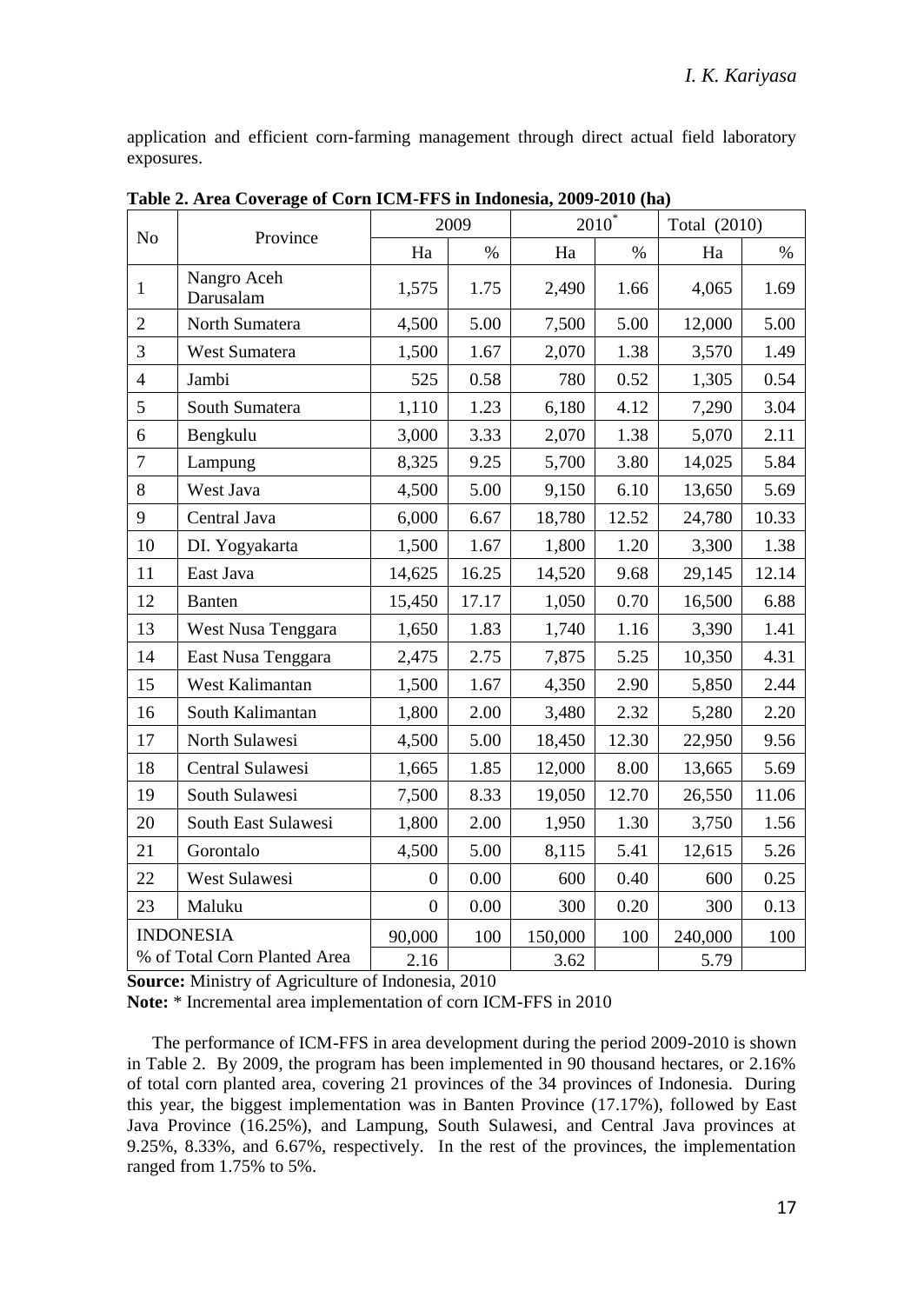Two more provinces; namely, West Sulawesi and Maluku began to implement the ICM-FFS program in 2010, resulting to additional aggregate coverage of 150 thousand hectares representing 3.62% of the total corn land area. South Sulawesi Province provided the biggest area for the program implementation at 19.1 thousand hectares (12.70% ), followed by Central Java and North Sulawesi with 12.52% and 12.30%, respectively. Third was East Java Province with 9.68%, and in the rest of the 19 provinces, the range was 0.20% to 6.10%.

Considering the last two years, ICM-FFS had a total coverage of 240 thousand hectares, or 5.79% of total corn planted area in 2010. East Java had the largest ICM-FFS area coverage at 12.14%, followed by South Sulawesi and Central Java at 11.06% and 10.33% respectively. Project implementation in the rest of the provinces varied, ranging from 0.13% to 9.56%. It is hoped that in the near future, the implementation area of ICM-FFS program would expand to other locations both within the provinces where the program is being implemented as well as in the remaining eleven provinces where it has not been implemented yet.

#### **3.2. Ccomparative Mean Analysis for Input Use and Yield**

There were significant differences in input use at 1% probability level between ICM-FFS and non ICM-FFS farms (Table 3). On the average, the use of seed and chemical in ICM-FFS farms was lower by about 1.12 kg/ha and 0.497 kg/ha, respectively, than in non-ICM-FFS farms. Fertilizer and labor use was also significantly higher by 106.89 kg/ha and 21.3 man days, respectively, in ICM-FFS farms than in non ICM-FFS farms.

| <b>Item</b>                  | <b>ICM-FFS</b> | NON-ICM-FFS | Difference            |
|------------------------------|----------------|-------------|-----------------------|
| a. Seed (kg/ha)              | 15.733         | 16.854      | $-1.120***$           |
| b. Fertilizer (kg/ha)        | 422            | 315         | 106.89***             |
| c. Chemical (liter/ha)       | 0.992          | 1.489       | $-0.497***$           |
| d. Labor (Man day/ha)        | 96.12          | 74.85       | $21.26***$            |
| e. Productivity (kg/ha)      | 4,900          | 3,597       | $1,303***$            |
| f. Land area (ha)            | 0.446          | 0.423       | $0.023$ <sup>ns</sup> |
| g. Production (kg/farm)      | 2,211          | 1,515       | 695.78***             |
| h. Price (Rp/kg)             | 2,775          | 2,679       | 95.76***              |
| i. Gross income (Rp000/farm) | 6.151          | 4.078       | $2,073***$            |

**Table 3. Differences in Yield, Input Use, Production, Land Area, Price, and Income Between ICM-FFS and Non ICM-FFS Farms in Indonesia, 2010**

**Source**: Primary data (processed)

Notes: \*\*\* Significant at 1% probability level, <sup>ns</sup> Not significant at 10% probability level

There was a significant difference in mean productivity at 1% probability level between ICM-FFS and non ICM-FFS farms. Corn productivity of ICM-FFS farms was 1,303 kg/ha higher because farmers were more able to properly use inputs in terms of dose and time applications. Corn area under ICM-FFS program per farmer was larger by about 0.023 ha, but was not significant at 10% probability level.

The mean values of corn production, corn price, and farmer's income under ICM-FFS program were higher than those of non ICM-FFS and the differences were statistically significant at 1% probability level. Corn production under ICM-FFS was higher than non ICM-FFS farms because of improved productivity and expansion in land area. Meanwhile,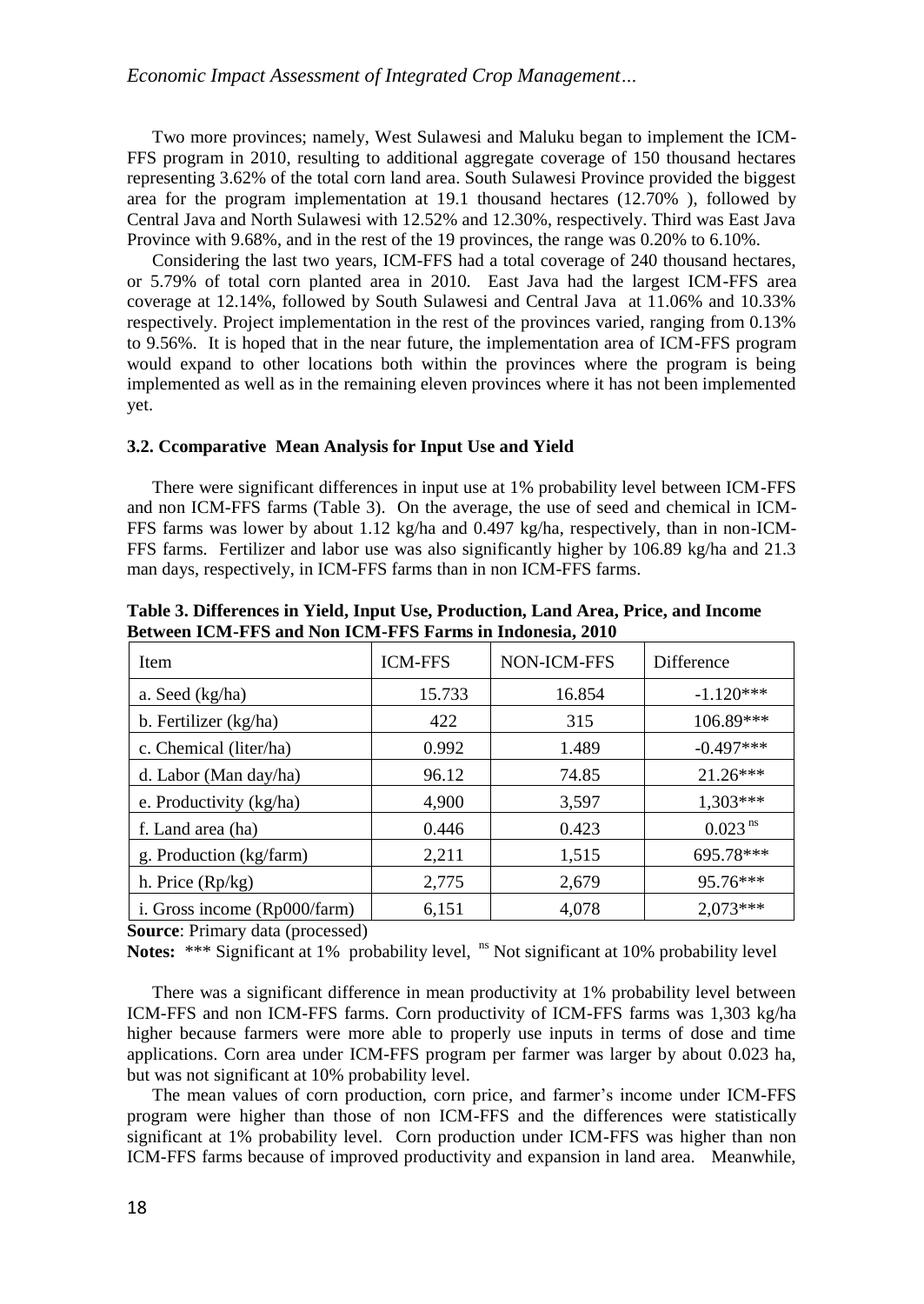corn price under ICM-FFS program was higher because of its better quality. Higher price and production mean higher income for ICM-FFS farmers.

## **3.3. Response Production Function**

Production function analysis on Integrated Crop Management Farmer Field School (ICM-FFS) shows that 63.3% of the variations in corn productivity were explained by independent variables (seed, fertilizer, chemical, and labor) as indicated by multiple coefficient of determination, adjusted  $R^2$ =0.633 (Table 4). The rest of the variations (36.7%) were explained by variables that were excluded from the model.

The independent variables were able to better explain the variation of corn productivity in non-ICM-FFS farms as well corn productivity as a whole (pooled) as indicated by adjusted  $R^2$  =0.693 and adjusted  $R^2$ =0.836, respectively. The result indicates that the three models have a fairly high degree of goodness of fit.

An overall test for the significance of fitted model was conducted using the F-test. All the regression models with the main inputs considered were all significant at 1% probability level. This means that the independent variables as a whole had strong influence on corn productivity.

On the estimates of production functions, the constant term (intercept) was significantly higher at 1% probability level in ICM-FFS farms than in non ICM-FFS farms. This signifies the upward shift in production function due to technological change. The regression coefficient for seed was negative and significant at 1% probability level in ICM-FSS farms. This indicates that some ICM-FFS farmers use seed more than the recommended technology. As a result, the use of this input become ineffective. In other words, it can be said that this input works at stage III (the irrational zone) of production function. It was positive but has no significant influence on productivity to non ICM-FFS farms.

|                  | <b>Regression Coefficient</b> |                       |                        |  |
|------------------|-------------------------------|-----------------------|------------------------|--|
| Item             | <b>ICM-FFS</b>                | Non FFS-ICM           | Pooled                 |  |
|                  | 5.381***                      | $4.750***$            | 3.394***               |  |
| Intercept        | (0.578)                       | (0.863)               | (0.270)                |  |
|                  | $-0.495***$                   | $0.024$ <sup>ns</sup> | $-0.077$ <sup>ns</sup> |  |
| Seed $(S)$       | (0.156)                       | (0.085)               | (0.067)                |  |
| Fertilizer (F)   | $0.310***$                    | $0.479***$            | $0.502***$             |  |
|                  | (0.060)                       | (0.145)               | (0.059)                |  |
| Chemical $(C)$   | $-0.030$ <sup>ns</sup>        | $0.266*$              | $-0.061**$             |  |
|                  | (0.047)                       | (0.157)               | (0.026)                |  |
| Labor $(N)$      | $0.569***$                    | $0.149^{ns}$          | $0.498***$             |  |
|                  | (0.091)                       | (0.146)               | (0.078)                |  |
| Sample size (n)  | 120                           | 94                    | 214                    |  |
| Adj $R^2$        | 0.633                         | 0.693                 | 0.836                  |  |
| F-computed value | 52.21***                      | 53.42***              | 273.15***              |  |

**Table 4. Estimated Regression Coefficients of Cobb-Douglas Production Function (per ha) for ICM-FFS, non-ICM-FFS, and All Farms in Indonesia, 2010**

**Source**: Primary data (processed)

**Notes:** Figures in parentheses are the standard errors, \*\*\*, \*\* and \* Significant at 1%, 5% and  $10\%$  probability levels, respectively,  $\mathrm{^{ns}}$  Not significant at 10% probability level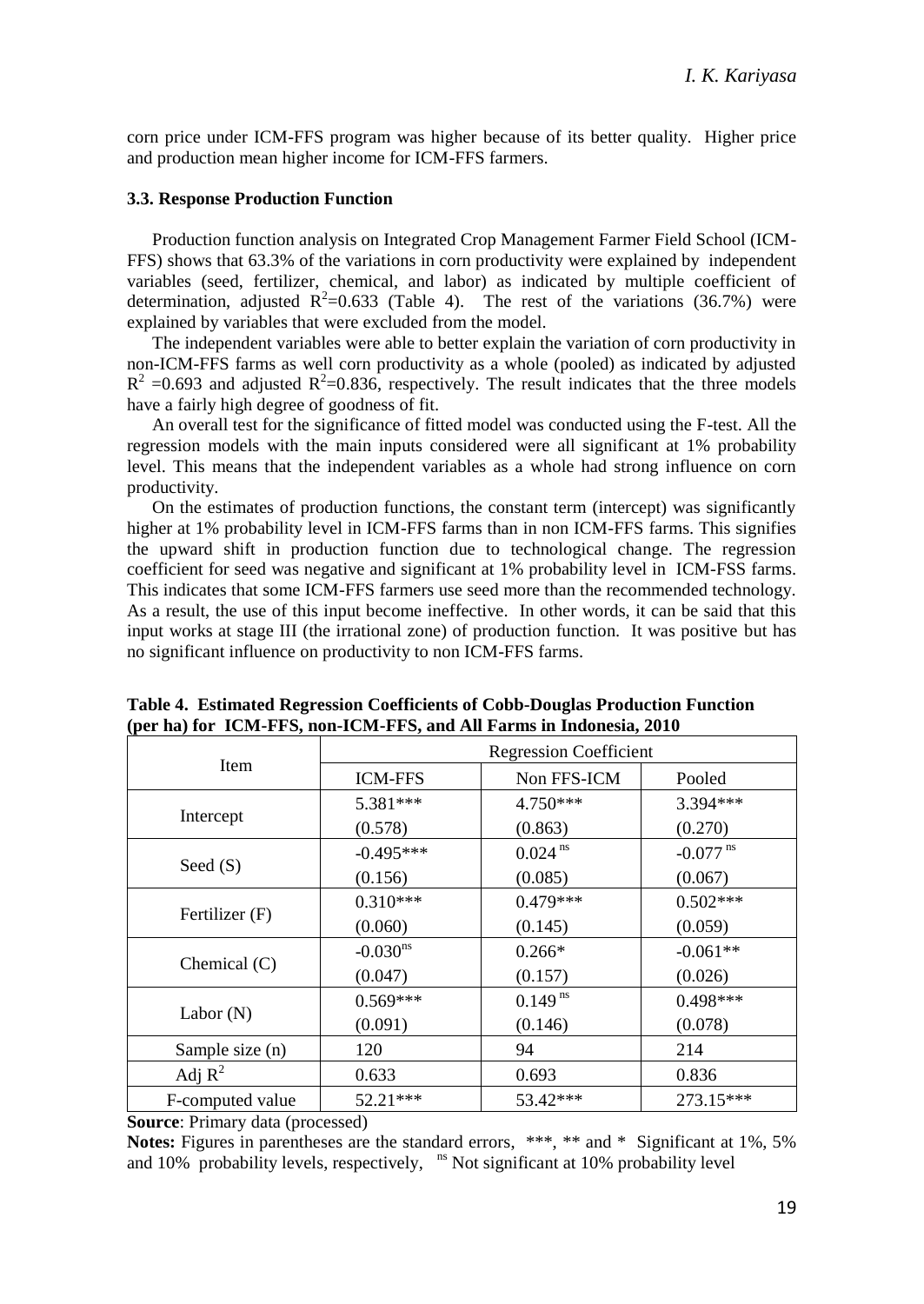The regression coefficient of fertilizer was positive and significant at 1% probability level in both ICM-FFS and of non ICM-FFS farms. The positive but less than unit production elasticity with respect to fertilizer indicate that the levels of fertilizer used worked in the rational zone of the production surface. The elasticity coefficient of fertilizer was lower for ICM-FFS than for non ICM-FFS farms (0.310 vs. 0.479) which indicates that the use of this production input in ICM-FFS farms was higher. Marginal productivity of this input, therefore, in non ICM-FFS was higher than in ICM-FFS farms. In other words, the higher production elasticity of fertilizer in non ICM-FFS farms could perhaps be due to the lower use of this input in non ICM-FFS as compared to ICM-FFS farms resulting in higher efficiency level. This reflects the "diminishing marginal productivity" property of the production function.

Although not significant, the use of chemical in ICM-FFS farms was not effective. This is indicated by the negative coefficient of this input. This phenomena is easily understood in the ICM-FFS program because farmers were not allowed to use chemical excessively, particularly pesticide, and were encouraged to implement the integrated pest management (IPM) approach. But in reality, some of the farmers may have ignored this recommendation. On the other hand, the coefficient of this input was positive and significant at 10% probability level in non ICM-FFS farms. This means that the use of chemical to exterminate pests and diseases was effective in increasing corn productivity.

The coefficient of labor in ICM-FFS farms was positive and significant at 1% probability level, but was not significant in non ICM-FFS farms. The labor coefficient was higher in ICM-FFS farms which means that the use of labor was more productive in ICM-FFS than in non ICM-FFS farms. If the use of labor increases by 10% (other inputs constant or *ceteris paribus*) then the productivity increases by 5.7% in ICM-FFS and 1.5% only in non ICM-FFS farms.

# **3.2. Chow's Test and Levels of Output and Input Use**

Chow's test was employed to ascertain whether there exists any significant difference between the two production functions of ICM-FFS and non ICM-FFS. The Chow's F-values were found to be significant at 1% probability level in production functions of ICM-FFS and non ICM-FFS (Table 5). Given these findings, it is interesting to assess the contribution of technical change (neutral and non neutral technology differences) as well as the mean input use to corn yield differences between the two types of technologies.

| Table of Intrally of the Chow 3 Text on Corn Farms in Indonesia, 2010 |                    |                        |          |  |  |
|-----------------------------------------------------------------------|--------------------|------------------------|----------|--|--|
| Item                                                                  | ICM-<br><b>FFS</b> | NON ICM-<br><b>FFS</b> | Pooled   |  |  |
| $\sum e^2$ (residual of the error sum squares)                        | 1.552458           | 0.479822               | 0.926546 |  |  |
| Number of Observations                                                | 120                | 94                     | 214      |  |  |
| df                                                                    | 115                | 89                     | 204      |  |  |
| $F = 4.24***$                                                         |                    |                        |          |  |  |

**Table 5. Results of the Chow's Test on Corn Farms in Indonesia, 2010**

**Source**: primary data (processed)

**Notes:** \*\*\* Significant at 1% probability level

In addition to estimates of per hectare production functions, the decomposition analysis requires the geometric mean values of different inputs used. The mean values in logarithm form of inputs used and output in Table 6 reveal that the average level of inputs on the ICM-FFS farms was higher as compared to those on the non ICM-FFS farms, except for seed and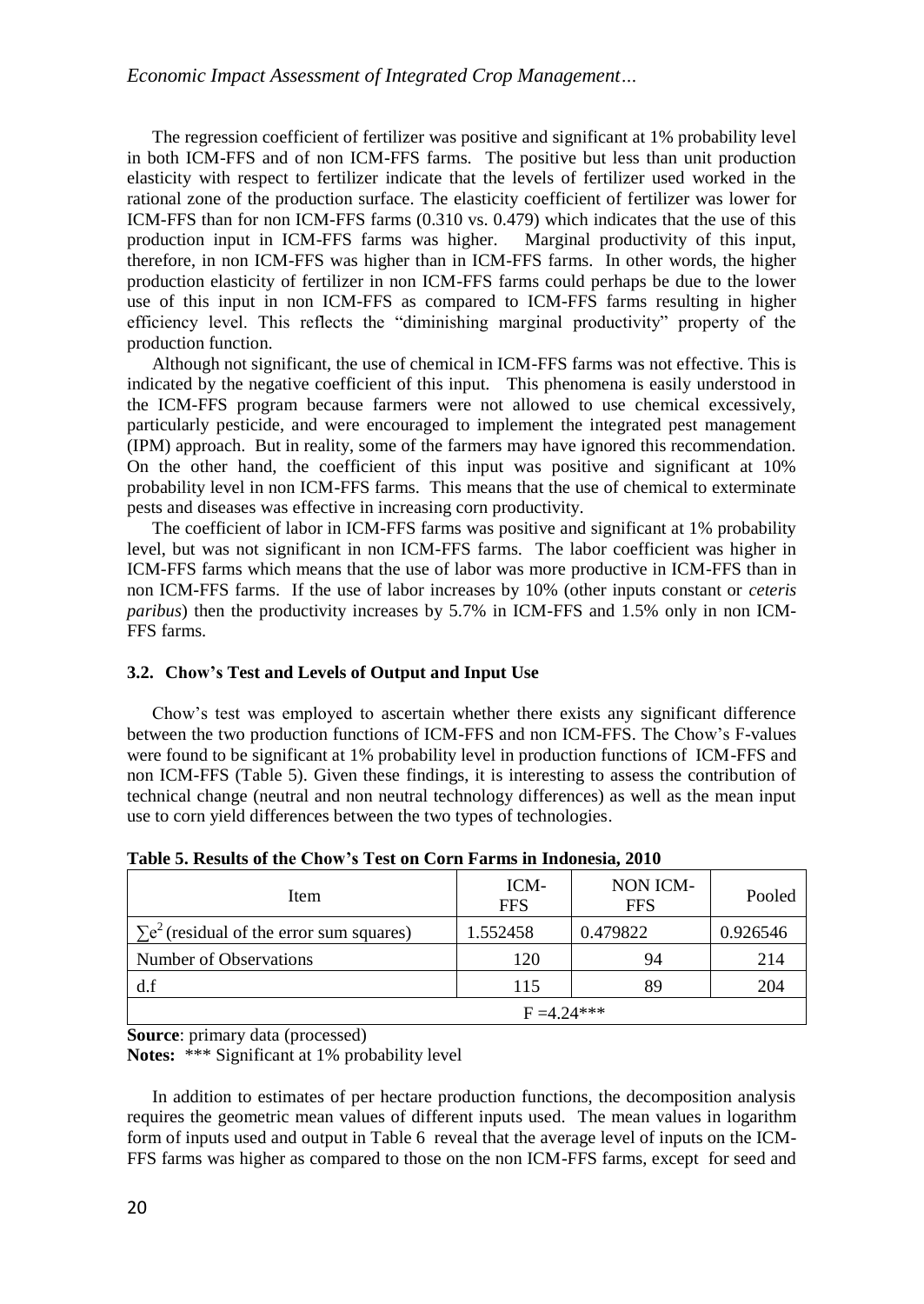chemical inputs. The observed difference in corn productivity between ICM-FFS and non ICM-FFS farms was 30.91%.

| $\sim$ . The complete the complete the complete one commute the model in the complete $\sim$ |                |             |  |  |
|----------------------------------------------------------------------------------------------|----------------|-------------|--|--|
| Input/Productivity                                                                           | <b>ICM-FFS</b> | NON-ICM-FFS |  |  |
| a. Seed $(S)$                                                                                | 2.755782       | 2.824566    |  |  |
| b. Fertilizer (F)                                                                            | 6.045445       | 5.753508    |  |  |
| c. Chemical $(C)$                                                                            | $-0.00796$     | 0.398164    |  |  |
| d. Labor $(N)$                                                                               | 4.565594       | 4.315521    |  |  |
| e. Productivity $(Y)$                                                                        | 8.497012       | 8.187907    |  |  |

**Table 6. Means in Logarithm of Input and Productivity Used in Applying The Decomposition Productivity Analysis on Corn Farms in Indonesia, 2010**

**Source**: Primary data (processed)

#### **3.4. Source of Productivity Difference**

The productivity decomposition analysis reveals that there was slight discrepancy between the observed (30.91%) and the estimated (30.95%) difference in the productivities of ICM-FFS and non ICM-FFS farms (Table 7). This discrepancy was attributed to the random term which, among others, accounts for variables that could not be included in the model such as management input. Such discrepancies of varying degrees in decomposition analysis were also noted in several earlier studies such as those of Kiresur et al. (1995) and Lalwani (1990). In majority of these studies, such discrepancies were attributed to random errors and exclusion of management input which is one of the important variables excluded from the model. However, in this study, the results of the decomposition analysis were found to be satisfactory since the discrepancy in the analysis was of a very low order.

The technological and input use differentials between the two technologies together contributed to form the total productivity difference of 30.95%. In other words, ICM-FFS farms yielded 30.95% higher corn productivity over existing practices (non ICM-FFS). The technological component alone, further contributed to productivity of 3.01%. This implies that with the present level of resources used by the non ICM-FFS farms, the corn productivity could increase by about 3.01% if they could just switch over from non ICM-FFS to ICM-FFS technology. This implies that by implementing ICM-FFS technology and using inputs similar to existing practices, corn productivity could be increased by 3.01%. If, however, the farmers implemented ICM-FFS technology but at the same time could also simultaneously raise the input use level to the same level as the ICM-FFS farms, productivity could further be raised from 3.01% to 30.95%. In other words, of the 30.95% increase in corn productivity, 3.01% was the contribution of technology itself and 27.94% was from the increased input use.

The contribution of the neutral technological component in the productivity difference was positive and was very high (63.14%), whereas the non-neutral technological component contributed negatively (-60.13%) to the total difference in productivity. The high positive neutral technological component signifies that with the present level of input use in the non ICM-FFS farms, the farmers were able to enhance the productivity level by adopting the ICM-FFS provided the efficiency levels of input use were held constant. But, in fact, reduction in net efficiency levels of all inputs, except labor, together narrowed down the productivity gap. The main factors responsible for the negative non-neutral technological component of a very high order were seed and fertilizer.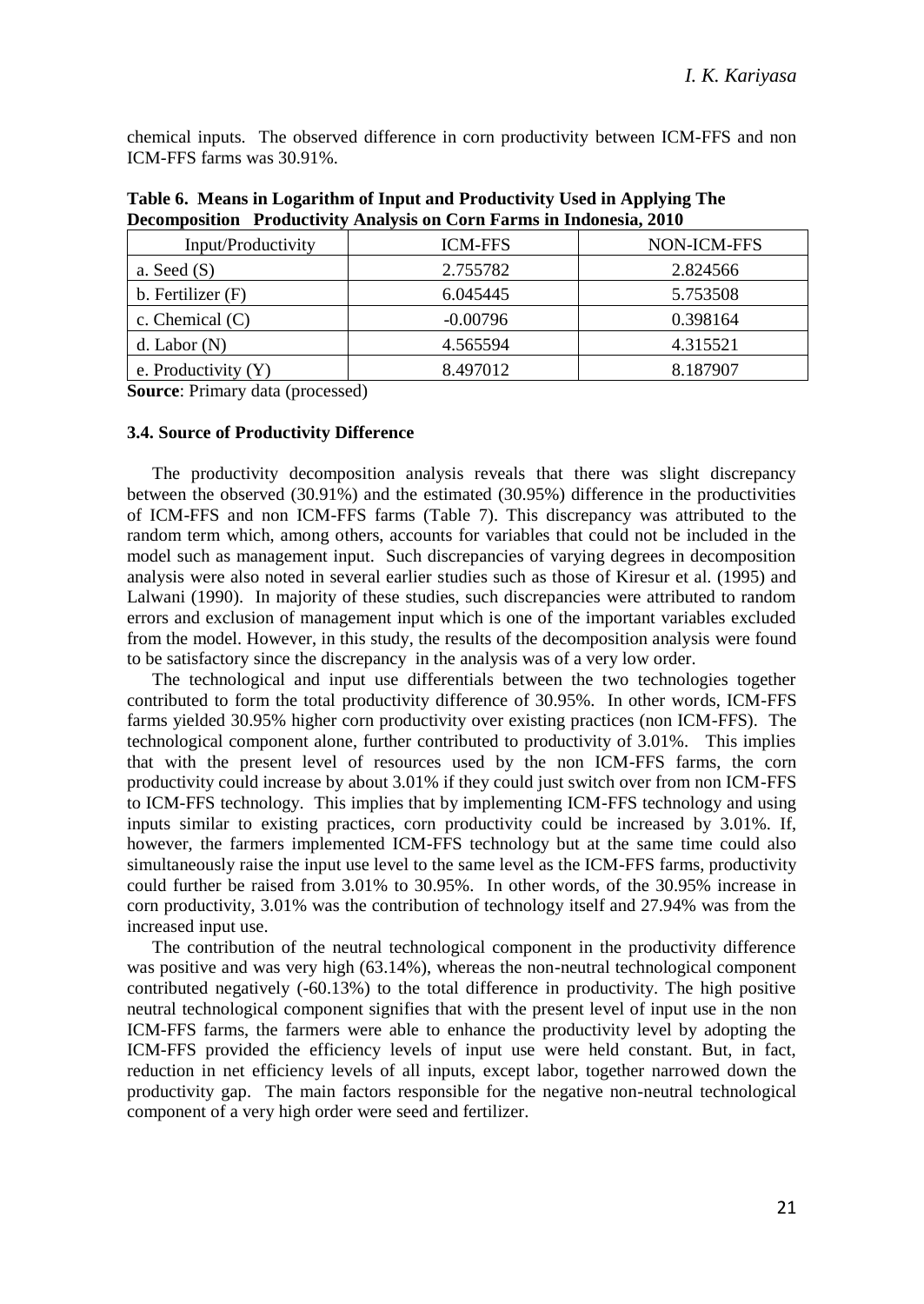|                                                                       |           | Percentage Contribution |  |  |
|-----------------------------------------------------------------------|-----------|-------------------------|--|--|
| Source Of Productivity Difference                                     | Sub-total | Total                   |  |  |
| A. Total observed difference in productivity                          |           | 30.91                   |  |  |
| B. Due to difference in technology                                    |           | 3.01                    |  |  |
| 1. Neutral technological difference                                   | 63.14     |                         |  |  |
| 2. Non-neutral technological difference                               | $-60.13$  |                         |  |  |
| a. Seed $(S)$                                                         | $-132.87$ |                         |  |  |
| b. Fertilizer $(F)$                                                   | $-97.01$  |                         |  |  |
| c. Chemical $(C)$                                                     | $-11.80$  |                         |  |  |
| $d.$ Labor $(N)$                                                      | 181.55    |                         |  |  |
| C. Due to difference in input use.                                    |           | 27.94                   |  |  |
| a. Seed $(S)$                                                         | 3.41      |                         |  |  |
| b. Fertilizer (F)                                                     | 9.06      |                         |  |  |
| c. Chemical $(C)$                                                     | 1.23      |                         |  |  |
| $d.$ Labor $(N)$                                                      | 14.25     |                         |  |  |
| D. Total estimated difference in productivity<br>(due to all sources) |           | 30.95                   |  |  |

**Table 7. Decomposition of Productivity Difference Between ICM-FFS and Non-ICM-FFS Farms in Indonesia, 2010**

**Source**: Primary data (processed)

From the result of productivity analysis, the technology seemed to be very responsive to input use. This indicates that productivity sharply increased by 27.94% if the farmers could continuously raise the input use to the same level as that in ICM-FFS farms. It means that the more input is used, the more it contributes to the improvement of productivity. An increase in input use of labor gave the highest contribution (14.25%) to productivity difference, followed by increase in fertilizer use which contributed 9.65% to productivity difference. The reduction in seed and chemical use gave positive contributions to productivity difference of 4.41% and 1.23%, respectively.

It can be concluded that the ICM-FFS program on corn production yielded productivity of 30.95% higher than existing practices (non ICM-FFS). The difference in input use was the biggest contributor (27.94%) to the productivity difference in the two groups of corn farms. Technological difference alone contributed 3.01%. Therefore, the availability of input factors at the farm level according to the recommended technology will strongly determine the success of the program rather than the technology itself. The presence of a competitive input market is an essential component of this program.

# **3.5. Comparative and Competitive Advantages**

The result of Policy Analysis Matrix (PAM) on the corn production of ICM-FFS program in Table 8 shows that corn farming was financially profitable for the farmers because they could get a profit of US\$ 534.70 per hectare. Furthermore, corn farming was economically profitable based on the value added yield for the society of US\$ 213.02 per hectare.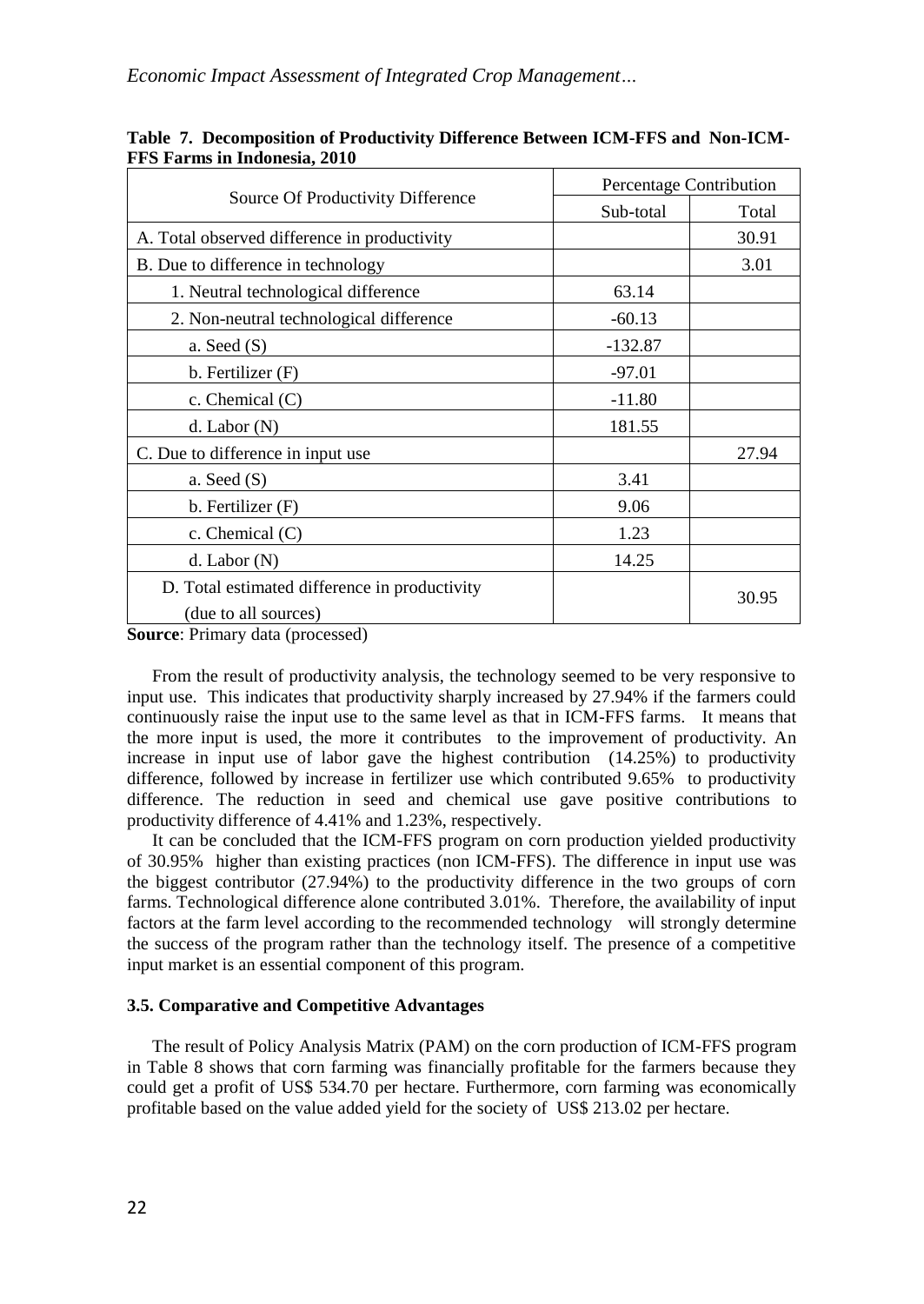| Item                             |          | Input Cost |              |        |  |  |
|----------------------------------|----------|------------|--------------|--------|--|--|
|                                  | Revenue  | Tradable   | Non Tradable | Profit |  |  |
| <b>ICM-FFS</b>                   |          |            |              |        |  |  |
| <b>Private Price</b>             | 1.133.13 | 138.27     | 460.16       | 534.70 |  |  |
| <b>Social Price</b>              | 817.84   | 161.34     | 443.48       | 213.02 |  |  |
| $DRCR = 0.676$ and $PCR = 0.463$ |          |            |              |        |  |  |
| Non ICM-FFS                      |          |            |              |        |  |  |
| Private Price                    | 803.03   | 114.91     | 375.48       | 312.64 |  |  |
| <b>Social Price</b>              | 600.36   | 132.51     | 358.43       | 109.42 |  |  |
| DRCR = $0.766$ and PCR = $0.546$ |          |            |              |        |  |  |

**Table 8. Financial and Economic Profitability of Corn Farms per ha Under ICM-FFS and Non ICM-FFS Using Policy Analysis Matrix (PAM) in Indonesia, 2010 (US\$ per ha)**

**Source:** Primary data (processed)

The less than 1 value of DRCR and PCR shows that Indonesia has comparative and competitive advantages to produce corn. DRCR  $= 0.676$  means that producing corn in Indonesia through the implementation of ICM-FFS program required domestic resources amounting to only 67.6% of its import price. In other words, by implementing ICM-FFS program to produce corn in Indonesia as import substitute, the government will be able to save on foreign exchange equivalent to 32.4% of the amount of fund needed for its importation.

Moreover, by adopting the ICM-FFS program, Indonesia has competitive advantage to produce corn, as shown by value of PCR of 0.463. To get a revenue of US\$ 100, it was needed domestic resources of only US\$ 46.3. This means that farmers were able to generate financial profit from their farms.

Table 8 also shows the result of financial and economic profitability of corn under Non ICM-FFS program. Corn farms using existing practices were also profitable both financially and economically. This activity yielded profit of US\$312.64 per hectare for the farmers. It also earned value added of US\$109.42 per ha for the society. The result of analysis shows that Indonesia had comparative and competitive advantages to produce corn even by just implementing existing practices as shown by the DRCR of 0.766 and PCR of 0.546, respectively or less than one

From above information, Indonesia, indeed, has comparative and competitive advantages to produce corn as import substitute. In other words, aside from the profit gained by the farmers, it will be more beneficial to meet the demand for corn by producing this commodity domestically rather than through importation. Nevertheless, corn farms yielded higher financial and economic profits under ICM-FFS program than under existing practices. This program was able to increase farmer's income by 71.03% and social welfare of society by 94.69% compared to the existing practices (Non ICM-FFS). In addition, under the ICM-FFS program, Indonesia has higher comparative advantage to produce corn. Savings on foreign exchange was 32.4% of its import value under the ICM-FFS program and only 23.4% under existing practices. This means that by implementing the ICM-FFS program on corn production, greater savings (38.46%) on foreign exchange will be realized.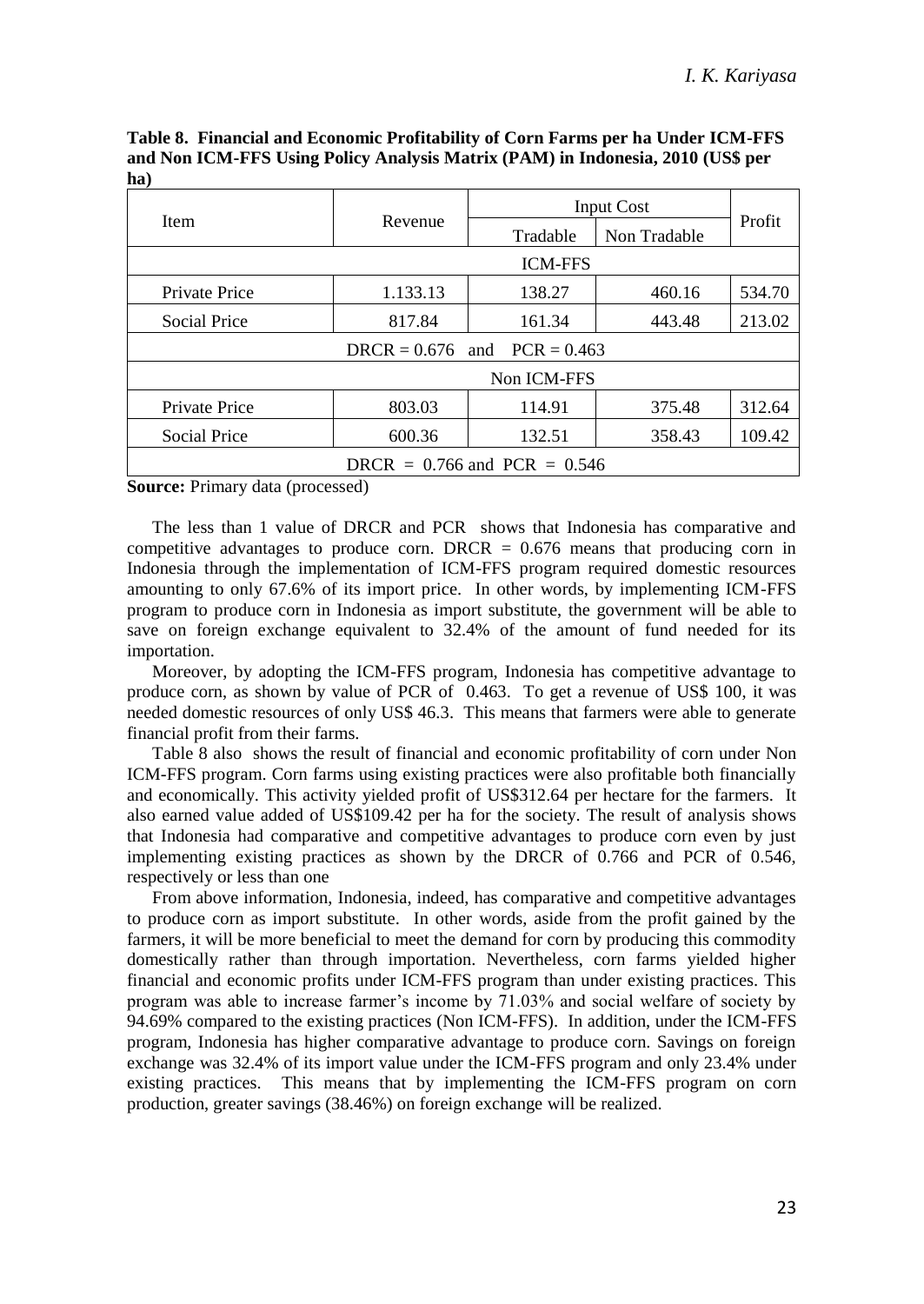#### **4.Conclusion**

Based on decomposition analysis, the technological and input use differentials contributed to form the total productivity difference of 30.95% between ICM-FFS and non ICM-FFS farms. The difference in input use is the biggest contributor (27.94%), while technological difference had a contribution of only 3.01%. Therefore, the availability of factor inputs according to technology recommendation at the farm level will strongly determine the success of this program rather than the technology itself.

Policy Analysis Matrix shows that corn production in both ICM-FFS and non ICM-FFS farms benefited the farmers and the society. However, ICM-FFS farms were able to increase farmer's income by 71.03% and social welfare by 94.69% compared to non ICM-FFS farms. In addition, through the ICM-FFS program, Indonesia has a higher comparative advantage in producing corn as an import substitute.

In ICM-FFS farms, increased productivity was mostly determined from input use difference rather than technology itself. This means that ICM-FFS farms responded better to input use. Therefore, the government should provide competitive input market to ensure that farmers could buy production inputs at lower prices and then able to use inputs according to the recommended technology. On the other hand, prices of agricultural products including corn are fluctuating and tend to discourage farmers from increasing their produce. Through a competitive output market, corn price at the farm level could remain favorable for growers to increase production.

The main problems at the farm level are low farmer's education and lack of sufficient funding. Therefore, both central and local governments should constantly provide technical assistance to encourage farmers to improve their farm productivity. Such support should be provided in terms of improved farmers' knowledge through trainings, extension services, greater access to tenable credit programs, and an efficient marketing system.

The Indonesian government has given second priority to the corn ICM-FFS program with rice as its first priority. Therefore, area implementation for corn program was slow. It was implemented only in 5.79% of the total corn planted area, whereas for rice it was implemented in 34.36% of the total rice planted area. In order to accelerate the implementation of the corn ICM-FFS program, the government should also give more attention for this commodity than what it has been providing at present.

#### **References**

- Ani, A. O., Ogunnikaa, O., & Ifah S.S. (2004). Relationship between Socio-Economic Charactereistics of Rural Women Farmers and Their Adoption of Farm Technologies in Soutern Ebonyi State, Nigeria. *International Jorunal of Agriculture & Biology*, (6)5), 802-805.
- Asiabaka, C. (2002). Promoting Sustainable Extension Approaches: Farmer Field School (FFS) and Its Role in Sustainable Agricultural Development in *African. International Journal of Agriculture and Rural Development*, 3 46-53.
- Braun, A. & Duveskog, D. (2008). The Farmer Field School Approach-History, Global Assessment and Success Stories. IMF for Agricultural Development.
- Catelo, S.P. (1984). Decomposition Analysis of The Effect of Communal Irrigation System on Rice Production in Cagayan Region, Philippines. M.S. Thesis UPLB.
- Chow, G.C. (1960). Tests of Equality Between Sets of Coefficient in Two Regression. Econometrica, 29(3):591-605.

FAOSTAT. (2011). http://faostat.fao.org/

FAOSTAT. (2010). http://faostat.fao.org/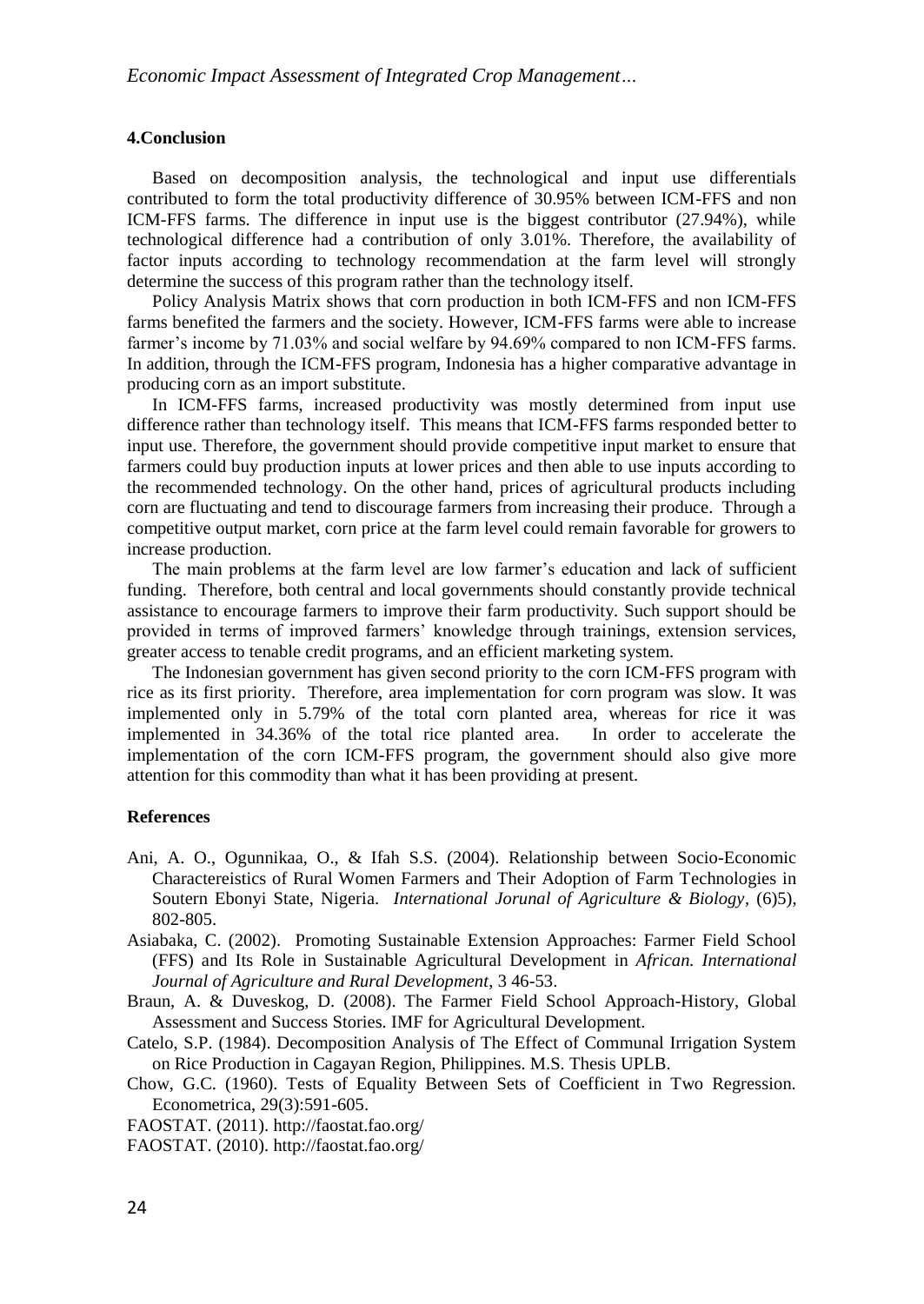- Feder, G., R. Murgai &. Quizon, J.B. (2004). Sending Farmers Back to School: The Impact of Farmer Field School in Indonesia. *Review of Agricultural Economics*, 26(1):45-62.
- Kiresur, V., R. K. Pandey & Mruthyunjaya. (1995). Technological Change in Sorghum Production: An Econometric Study of Dharwad Farms in Karnataka. *Indian Journal of Agricultural Economic*, 50(2):185-192.
- Lalwani, M. (1990). Human Labor Absorption in Dairying: Evidence from Kamal Villages of Haryana. *Indian Journal of Agricultural Economics*, 45(2):150-158.
- Mariyono, J. (2007). The Impact of Integrated Pest Management (IPM) Technology on Insecticide Use in Soybean Farming in Java, Indonesia: Two Models of Demand for Insecticides. *Asian Journal of Agriculture And Development*, 5 (1):43-55.
- Ministry of Agriculture of Indonesia. (2010). Guidelines for Implementation of Integrated Crop Management Farmer Field School on Rice, Corn, Soybean, Peanut. Ministry of Agriculture of Indonesia, Jakarta. 123 pp.
- Monke, E. A., & Pearson, S. (1989). The Policy Analysis Matrix For Agricultural Development. Cornell University Press, London*.* 196 pp.
- Morris, M. L., & Doss, C. R. (1999). How Does Gender Affect the Adoption of Agricultural Innovations? The Case of Improved Maize Technology in Ghana. Presented at the Annual Meeting, American Agricultural Economic Association (AAEA), Nashville, Tennessee.
- Narayanan, V.V. & Maynard, L.J. (2002). Impact Shelterbelts on Groundnut Production in Therilands: A Decomposition Analysis. Department of Agricultural Economic, University Of Kentucky.
- Resosudarmo, B. P. & Yamazaki, S. (2006). Mass Guidance (BIMAS) vs. Farmer Field School: The Indonesian Experience. Research Report of The Australian National University.
- Rogers, E. M. (1995). Diffusion of Innovation (Foruth Edition). New York Press.
- Sambodo, L. A. A. T., & Nuthall, P. L. (2010). A Behavioural Approach to Understanding Semi-Subsistance Farmers's Technology Adoption Decission: The Case of Improved Paddy Prawn System in Indonesia. *Journal of Agricultural Education and Extension*, 16(2), 111-129.
- Solow, R.M. (1957). Technical Change and The Aggregate Production Function. *Review of Economics and Statistics*, 39 (2): 312-320.
- Statistics Indonesia (2011). Statistical Yearbook of Indonesia. Statistics Indonesia, Jakarta.
- Statistics Indonesia (2010). Statistical Yearbook of Indonesia. Statistics Indonesia, Jakarta.
- Tan, Y. (1981). The Impact of Farm Mechanization on Small Scale Rice Production. Unpublished. M.S. Thesis. UPLB.
- Thanh, C. H. & Singh, B. (2006). Trend in Rice Production and Export in Vietnam. Omonrice (14):111-123. Cuu Long Delta Rice Research Institute and Division of Agricultural Extension, IARI, New Delhi, India
- Tangendjaja, B., Y. Yusdja, &Ilham, N. (2003). Economic Analysis of Maize Demand for Feed in Maize Economy of Indonesia. Indonesian Agency for Agricultural Research and Development (IAARD). Jakarta.
- Van de Fliert, E. (2007). Communication and Sustainable Rural Development. Communication for Social Change (pp. 85-96), Queensland: Communication for Social Change Faculty. Queensland University.
- Yoshino, N. & Nakahigashi, M. (2000). The Role of Infrastructure in Economic Development. A Report of Project. Keio University. 29 pp.